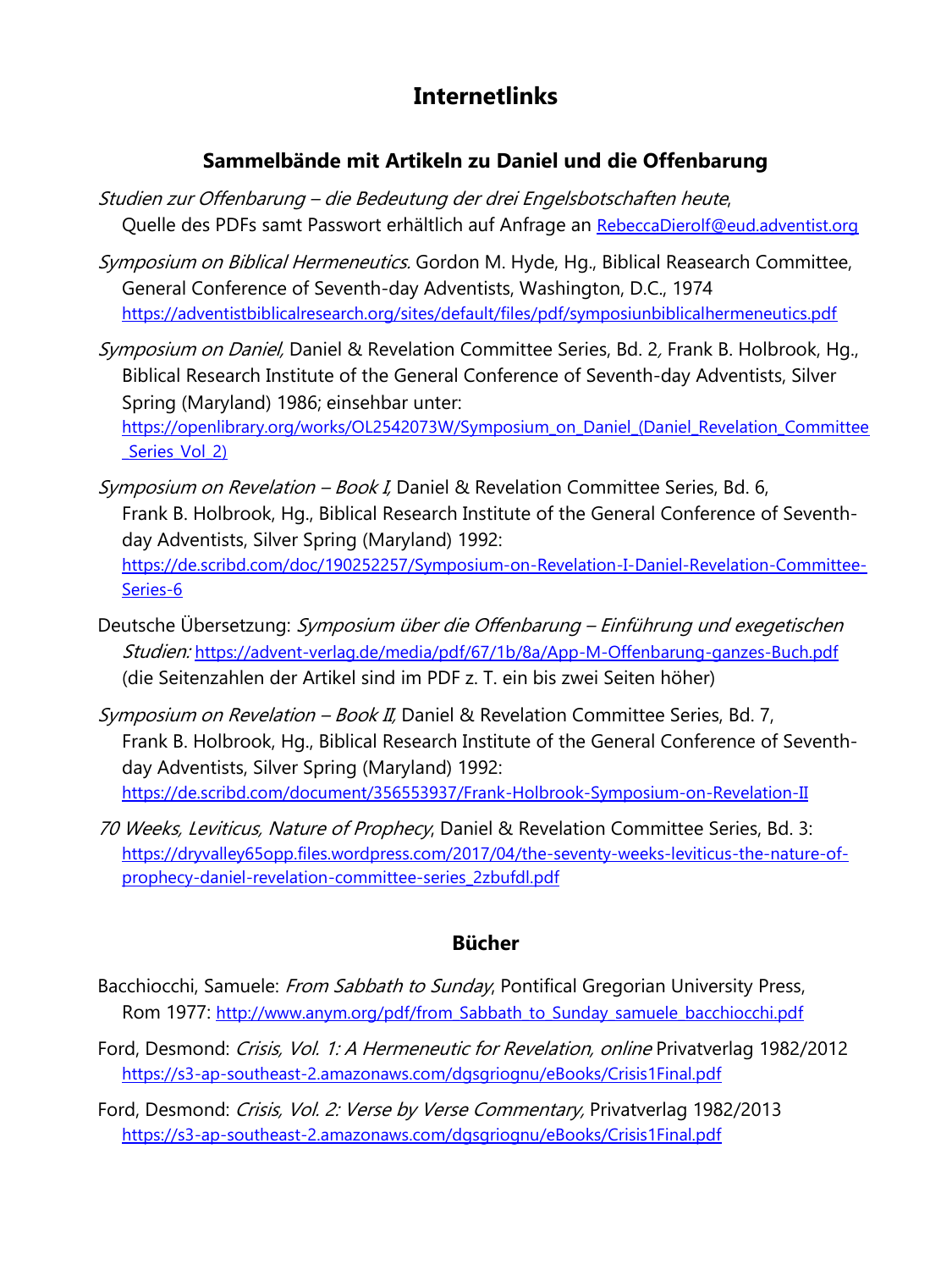Ford, Desmond: Daniel 8:14, the Day of Atonement, and the Investigative Judgment (1980) [https://archive.org/stream/DesmondFordDaniel814TheDayOfAtonementAndTheInvestigativeJudgment](https://archive.org/stream/DesmondFordDaniel814TheDayOfAtonementAndTheInvestigativeJudgment/Ford_daniel8-14_dayOfAtonementAndInvestigattiveJudgement_djvu.txt) [/Ford\\_daniel8-14\\_dayOfAtonementAndInvestigattiveJudgement\\_djvu.txt](https://archive.org/stream/DesmondFordDaniel814TheDayOfAtonementAndTheInvestigativeJudgment/Ford_daniel8-14_dayOfAtonementAndInvestigattiveJudgement_djvu.txt)

- Harnack, Adolf: Das Wesen des Christentums, 1900/1929: <http://goo.gl/VJjhQ3>
- Herodot, Historien (auf Englisch): <https://www.sacred-texts.com/cla/hh/index.htm>
- Hyde, Gordon M., Hg., A Symposium on Biblical Hermeneutics, Biblical Research Committee, Washington 1974: <https://documents.adventistarchives.org/books/sbh1974.pdf>
- Körtner, Ulrich H. J.: *Weltangst und Weltende, Vandenhoeck & Ruprecht, Göttingen 1989* [https://books.google.de/books?id=7\\_hFexsUm2IC&printsec=copyright&hl=de#v=onepage&q&f=](https://books.google.de/books?id=7_hFexsUm2IC&printsec=copyright&hl=de#v=onepage&q&f=false) [false](https://books.google.de/books?id=7_hFexsUm2IC&printsec=copyright&hl=de#v=onepage&q&f=false)
- LaRondelle, Hans K.: How to Understand the End-time Prophecies of the Bible, als eBook verfügbar unter [www.hanslarondelle.com](http://www.hanslarondelle.com/)
- LaRondelle, Hans K.: The Israel of God in Prophecy-Principles of Prophetic Interpretation, Andrews University Press, Berrien Springs 1983: [https://kelelshaq.firebaseapp.com/aa170/the-israel-of-god-in-prophecy-principles-of-prophetic](https://kelelshaq.firebaseapp.com/aa170/the-israel-of-god-in-prophecy-principles-of-prophetic-interpretation-by-hans-k-larondelle-0943872146.pdf)[interpretation-by-hans-k-larondelle-0943872146.pdf](https://kelelshaq.firebaseapp.com/aa170/the-israel-of-god-in-prophecy-principles-of-prophetic-interpretation-by-hans-k-larondelle-0943872146.pdf)
- Maxwell, C. Mervyn: God Cares Vol. 1 The Message of Daniel for You and Your Family, Pacific Press, Boise (Idaho) 1981: <https://archive.org/details/godcares01maxw>
- Maxwell, C. Mervyn: God Cares Vol. 2 The Message of Revelation for You and Your Family, Pacific Press, Boise 1985: <https://sites.google.com/site/largosere/god-cares-the-message-of-revelation-for-you-an-nsdeft>
- Metzger, Bruce M., A Textual Commentary on the Greek New Testament, United Bible Societies, London/New York 1971/75: <http://www.obinfonet.ro/docs/exeg/exegrex/text-ntcomm.pdf>
- Molthagen, Joachim: Der römische Staat und die Christen im zweiten und dritten Jahrhundert, Vandenhoeck & Ruprecht, Göttingen, 2. Aufl. 1970 [https://books.google.de/books/about/Der\\_r%C3%B6mische\\_Staat\\_und\\_die\\_Christen\\_im.html?id=IrcGAQ](https://books.google.de/books/about/Der_r%C3%B6mische_Staat_und_die_Christen_im.html?id=IrcGAQAAIAAJ&redir_esc=y) [AAIAAJ&redir\\_esc=y](https://books.google.de/books/about/Der_r%C3%B6mische_Staat_und_die_Christen_im.html?id=IrcGAQAAIAAJ&redir_esc=y)
- Plinius, Epistulae, Bd. 10 (Brief an Kaiser Trajan über die Behandlung der Christen): <http://www.uni-siegen.de/phil/kaththeo/antiketexte/ausser/8.html>
- Paulien, Jon: Decoding Revelation's Trumpets, die Original-Dissertation Allusions, Exegetical Method, and the Interpretation of Revelation 8:7–12 als PDF: <https://digitalcommons.andrews.edu/cgi/viewcontent.cgi?article=1122&context=dissertations>

Shea, William H.: Selected Studies on Prophetic Interpretation, DARCOM-Serie Bd. 1, Biblical Research Institute, rev. Ausg 1992: [https://www.adventistbiblicalresearch.org/sites/default/files/pdf/selected\\_studies\\_on\\_prophetic](https://www.adventistbiblicalresearch.org/sites/default/files/pdf/selected_studies_on_prophetic%5B1%5D.pdf) [%5B1%5D.pdf](https://www.adventistbiblicalresearch.org/sites/default/files/pdf/selected_studies_on_prophetic%5B1%5D.pdf)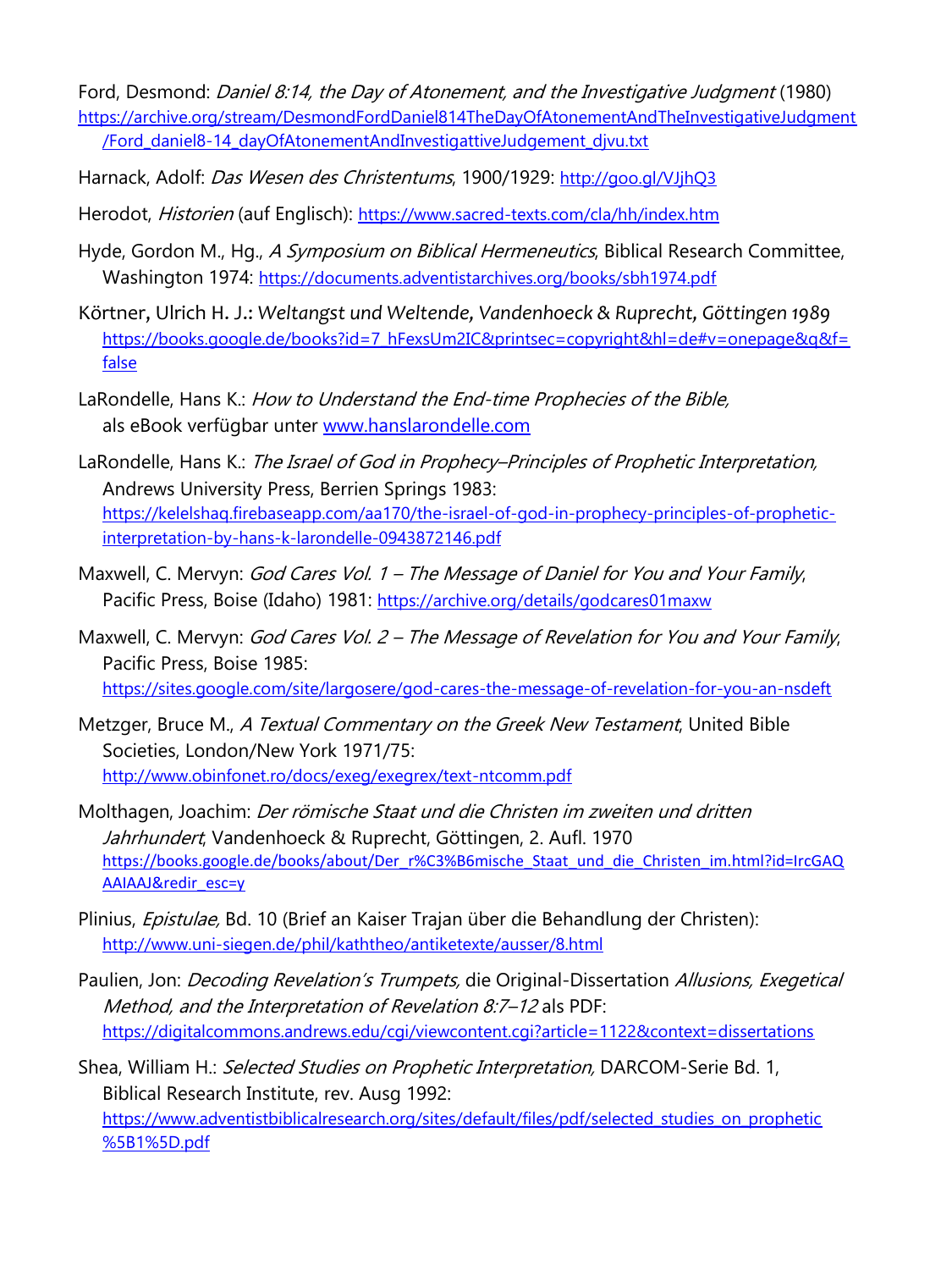- Stefanović, Ranko: The Background and Meaning of the Sealed Book of Revelation 5, Andrews University Press, 1995; Text der Dissertation online einsehbar unter: <https://digitalcommons.andrews.edu/cgi/viewcontent.cgi?article=1144&context=dissertations>
- Strand, Kenneth A. (Hg.): The Sabbath in Scripture and History, Review and Herald, Washington 1982: [https://de.scribd.com/document/247096339/STRAND-Kenneth-A-The-](https://de.scribd.com/document/247096339/STRAND-Kenneth-A-The-Sabbath-in-Scripture-and-History-pdf)[Sabbath-in-Scripture-and-History-pdf](https://de.scribd.com/document/247096339/STRAND-Kenneth-A-The-Sabbath-in-Scripture-and-History-pdf)
- Smith, Uriah: The Prophecies of Daniel and Revelation, Review and Herald, Ausgabe 1897: [http://www.adventpioneerbooks.com/Text/pioneer/USMITH/DANIEL%20AND%20THE%20REVELATION.pdf;](http://www.adventpioneerbooks.com/Text/pioneer/USMITH/DANIEL%20AND%20THE%20REVELATION.pdf) deutsche Übersetzung dieser Fassung einsehbar und herunterzuladen unter [https://de.scribd.com/document/112020558/Uriah-Smith-Daniel-Und-Die-Offenbarung.](https://de.scribd.com/document/112020558/Uriah-Smith-Daniel-Und-Die-Offenbarung)
- Stauffer, Ethelbert: Christus und die Caesaren, Friedrich Wittig Verlag, Hamburg 1952: [https://de.scribd.com/document/169358960/Ethelbert-Stauffer-Christus-Und-Die-Caesaren-](https://de.scribd.com/document/169358960/Ethelbert-Stauffer-Christus-Und-Die-Caesaren-Hamburg-1952)[Hamburg-1952](https://de.scribd.com/document/169358960/Ethelbert-Stauffer-Christus-Und-Die-Caesaren-Hamburg-1952)
- Studienanleitung Standardausgabe, Januar–März 2019, Die Offenbarung, englische Originalfassung: <https://www.sabbath.school/LessonBook?year=2019&quarter=1>
- Venden, Morris L: The Return of Elijah, Pacific Press, Mountain View (Kalifornien) 1982, als eBook kostenlos verfügbar: <https://www.amazon.com.au/Return-Elijah-Morris-L-Venden-ebook/dp/B07MB4G553>
- Waggoner, E. J.: Christ and His Righteousness, Faksimile Nachdruck, Nashville 1972: [https://www.whitehorsemedia.com/docs/christ\\_and\\_his\\_righteousness.pdf](https://www.whitehorsemedia.com/docs/christ_and_his_righteousness.pdf)
- White, Ellen G., deutsche Ausgaben ihrer Bücher: [https://m.egwwritings.org/de/folders/40;](https://m.egwwritings.org/de/folders/40) englischsprachige Originalausgaben: <https://m.egwwritings.org/en/folders/4>
- Zahn, Theodor: *Einleitung in das Neue Testament*, Leipzig 1897, Bd. 2: <https://archive.org/details/einleitungindasn02zahn>

#### **Sammlungen von jüdischen Pseudepigraphen und Schriften der Kirchenväter:**

Jüdische Pseudepigraphen (1. Henoch, Baruch-Apokalypse, die Himmelfahrt des Mose u. a.): <http://homepage.ruhr-uni-bochum.de/Michael.Luetge/Himmelsr.html> 4. Esra, Apokalypse Abrahams und 2. Henoch: <http://homepage.ruhr-uni-bochum.de/Michael.Luetge/Himmelsr2.html>

Bibliothek der Kirchenväter: <https://www.unifr.ch/bkv/>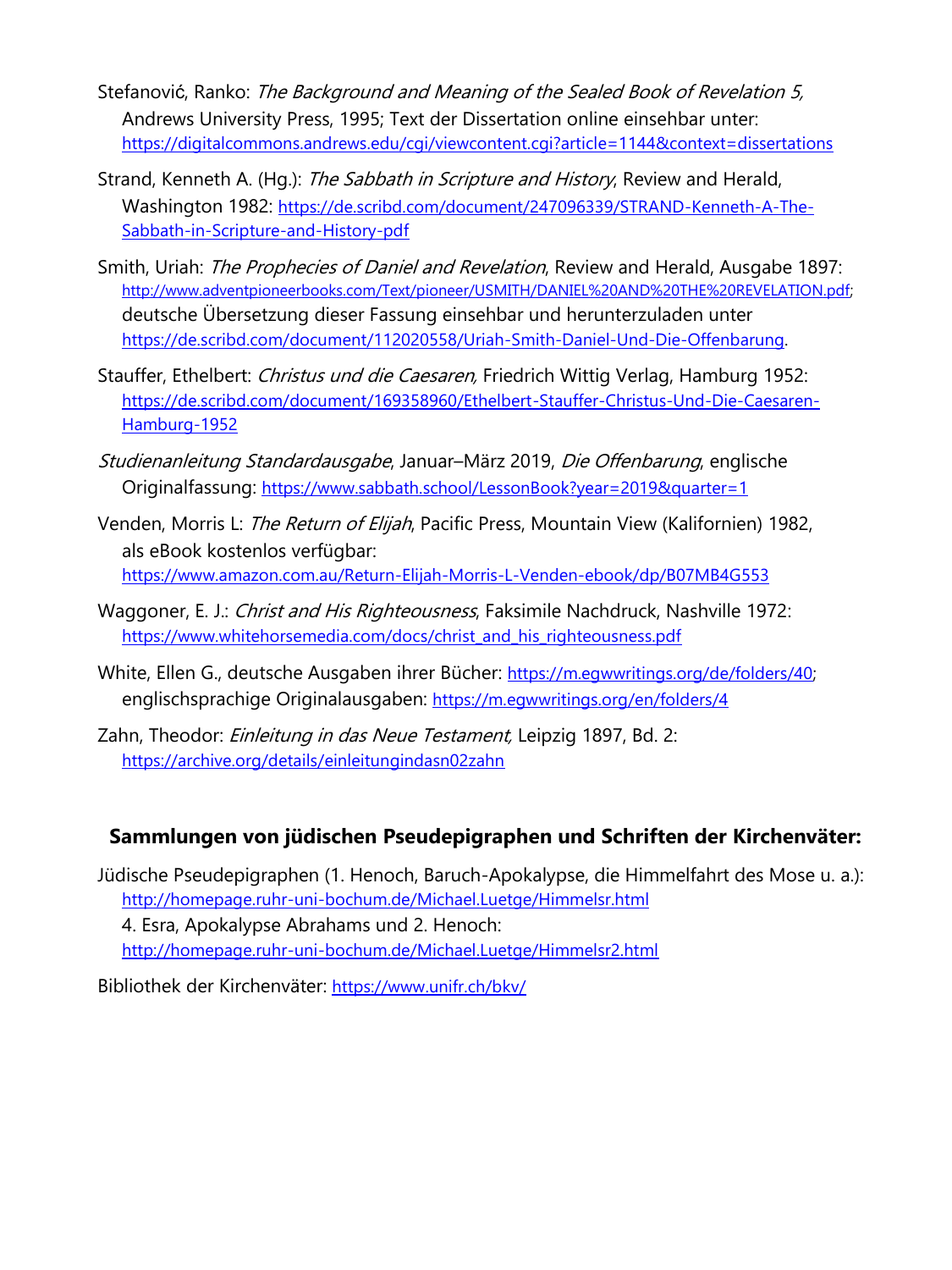## **Zeitschriften- und Online-Artikel und anderes\***

- Bernstein, Carl: "The Holy Alliance", Teil 1 und 2, TIME, 24. Februar 1992, S. 28 <http://www.mosquitonet.com/~prewett/holyalliance1of2.html>
- Caesar, Lael, & Gerald A. Klingbeil, "Babylon Undone", Adventist Review, Nov. 2018, S. 21–26: <https://www.adventistreview.org/1811-20>
- Casebold, Donald: "Is Ellen White's Interpretation of Biblical Prophecy Final?", Spectrum, Jg. 12, Nr. 4 (Juni 1982), [https://www.andrews.edu/library/car/cardigital/Periodicals/Spectrum/1981-](https://www.andrews.edu/library/car/cardigital/Periodicals/Spectrum/1981-1982_Vol_12/4_June_1982.pdf) [1982\\_Vol\\_12/4\\_June\\_1982.pdf](https://www.andrews.edu/library/car/cardigital/Periodicals/Spectrum/1981-1982_Vol_12/4_June_1982.pdf)
- Finley, Mark: "The Mark of the Beast" (Interview), *Adventist Review*, Juni 2018, S. 37–50 <https://www.adventistreview.org/1806-36>
- Gallusz, Laszlo: "Thrones in the Book of Revelation, Part 1: Throne of God", Journal of the Adventist Theological Society, Jg. 23, Nr. 2 (Herbst 2012), S. 30-71: http://archive.atsjats.org/Gallulsz -Thrones 1 - The throne of God.pdf
- Gallusz, Laszlo: "Thrones in the Book of Revelation, Part 2: The Lamb on the Throne", Journal of the Adventist Theological Society, Jq. 24, Nr. 1 (Frühjahr 2013), S. 54–91: http://archive.atsjats.org/Gallusz - Thrones 2 - The Lamb.pdf
- Gulley, Norman: "Revelation 4 and 5: Judgment or Inauguration?", Journal of the Adventist Theological Society, Jg. 8,1–2 (1997): <http://archive.atsjats.org/05Gulley-Rev4&5-97.pdf>
- Johannes Paul II.: Apostolisches Schreiben "Dies Domine", 31. Mai 1998: [http://www.vatican.va/content/john-paul-ii/de/apost\\_letters/1998/documents/hf\\_jp](http://www.vatican.va/content/john-paul-ii/de/apost_letters/1998/documents/hf_jp-ii_apl_05071998_dies-domini.html)ii apl 05071998 dies-domini.html
- Justinian (Kaiser des oströmischen Reiches): Codex Iustinianus (deutsche Übersetzung): [http://www.opera-platonis.de/CI/CI\\_B1.pdf](http://www.opera-platonis.de/CI/CI_B1.pdf)
- Klingeberg, Heidemarie: "Das Selbstverständnis der Adventbewegung. Eine exegetische Studie über Daniel 8,14", Abschlussarbeit am Seminar Marienhöhe (Darmstadt), veröffentlicht in Aller Diener (Materialsammlung für Prediger der EUD), 4. Viertel 1978, S. 23–62. Die Ausgaben von Aller Diener sind als PDF verfügbar; Quelle samt Passwort erhältlich auf Anfrage an [RebeccaDierolf@eud.adventist.org.](mailto:RebeccaDierolf@eud.adventist.org)
- Knight, George R.: "The Controverted Little Book of Revelation 10 and the Shape of Apocalyptic Mission", Journal of the Adventist Theological Society, Jg. 28, Nr. 1 (Frühjahr 2017), S. 132–160: <http://archive.atsjats.org/Knight%20Book%20Rev%2010%20final%20formatted.pdf>
- Knott, Bill: "Staying Out", *Adventist Review*, August 2018, S. 5: <https://www.adventistreview.org/1808-5>

-

Die aus den oben angegeben Sammelbänden zitierten Artikel sind hier nicht aufgeführt.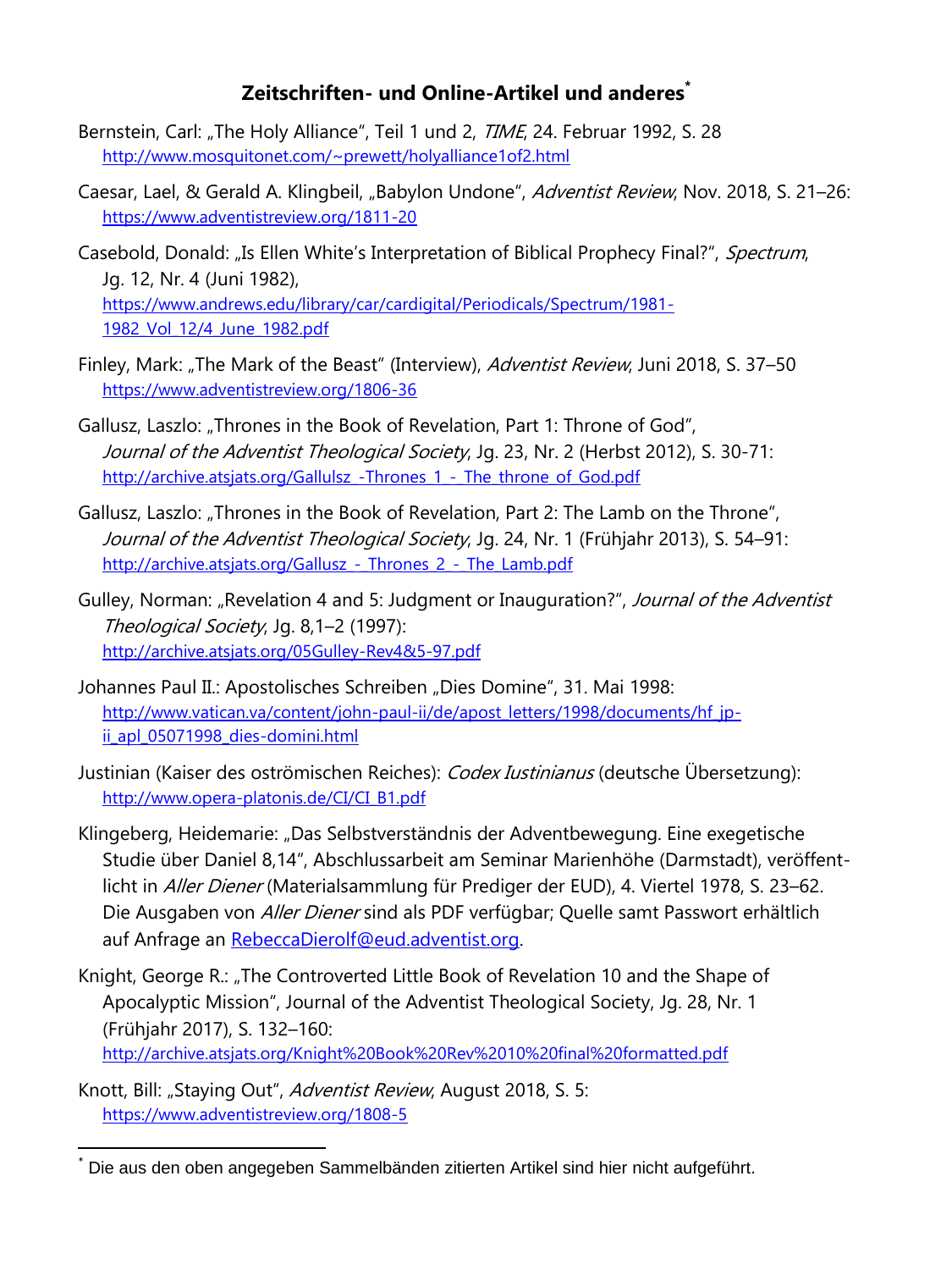- Kutzner, Michey: "Will the Stars Fall Again?", Adventist Review, 25. Sept. 1997: S.8-11 <http://documents.adventistarchives.org/Periodicals/RH/RH19970925-V174-39.pdf>
- Justinian (Kaiser): *Codex Iustinianus* (Text in deutscher Übersetzung): [http://www.opera-platonis.de/CI/CI\\_B1.pdf](http://www.opera-platonis.de/CI/CI_B1.pdf)
- Ladd, George Eldon: "The Revelation and Jewish Apocalyptic", The Evangelical Quarterly, Jg. 29, Nr. 2 (1957), S. 94–100: [https://biblicalstudies.org.uk/pdf/eq/apocalyptic\\_ladd.pdf](https://biblicalstudies.org.uk/pdf/eq/apocalyptic_ladd.pdf)
- Lange, Werner E.: "Eine erweiterte Bedeutung von Daniel 8,14", in Adventisten heute, November 2013, erweiterte Internetversion: [https://advent-verlag.de/media/pdf/93/6f/77/AH-2013-11\\_Daniel\\_8-Update-11\\_27\\_2013.pdf](https://advent-verlag.de/media/pdf/93/6f/77/AH-2013-11_Daniel_8-Update-11_27_2013.pdf)
- Lange, Werner E.: "Offenbarung Do It Yourself", Artikelserie zu ihrer Auslegung, veröffentlicht von der Hansa-Vereinigung der Siebenten-Tags-Adventisten, Dezember 2018 bis März 2019: <https://1drv.ms/f/s!Agfvhk0oak34jZBoDxAbbPJKmCC2JQ>
- LaRondelle, Hans K.: "The application of cosmic signs in the Adventist tradition", Ministry, September 1998, S. 25–27, <https://www.ministrymagazine.org/archive/1998/09/viewpoint>
- LaRondelle, Hans K.: "The Etymology of HAR-MAGEDON (Rev 16:16)", Andrews University Seminary Studies, Jq. 27, Nr. 1 (Frühjahr 1989), S. 63-73: <https://digitalcommons.andrews.edu/cgi/viewcontent.cgi?article=1915&context=auss>
- Lichtenwalter, Larry L.: "The Seventh-day Sabbat and Sabbath Theology in the Book of Revelation: Creation, Covenant, Sign", Andrews University Seminary Studies, Jg. 49, Nr. 2 (Sommer 2011), S. 285–320: <https://digitalcommons.andrews.edu/cgi/viewcontent.cgi?article=3140&context=auss>
- Maser, Matthias: "Die Päpste und das oströmische Kaisertum im sechsten Jahrhundert", in: Das Papsttum und das vielgestaltige Italien, Berlin 2009, S. 39–68: [https://rep.adw-goe.de/bitstream/handle/11858/00-001S-0000-002C-DB93-](https://rep.adw-goe.de/bitstream/handle/11858/00-001S-0000-002C-DB93-7/9783110214680_04_DiePäpste.pdf?sequence=1) [7/9783110214680\\_04\\_DiePäpste.pdf?sequence=1](https://rep.adw-goe.de/bitstream/handle/11858/00-001S-0000-002C-DB93-7/9783110214680_04_DiePäpste.pdf?sequence=1)
- Miller, Nicholas P.: "Die 1260 Jahre-Prophezeiung verstehen", Adventist World, Januar 2019, S. 20–22 (deutsche Ausgabe): [https://www.advent-verlag.de/media/pdf/43/7a/40/AW\\_2019\\_01.pdf](https://www.advent-verlag.de/media/pdf/43/7a/40/AW_2019_01.pdf)
- Müller, Ekkehardt: "The Two Witnesses of Revelation 11", Journal of the Adventist Theological Society, Jg. 13, Nr. 2 (Herbst 2002), S. 39–45 [https://adventistbiblicalresearch.org/sites/default/files/pdf/two\\_witnesses\\_of\\_rev\\_11.pdf](https://adventistbiblicalresearch.org/sites/default/files/pdf/two_witnesses_of_rev_11.pdf)
- Newport, Kenneth: "Some Greek Words with Hebrew Meanings in the Book of Revelation", Andrews University Seminary Studies, Jg. 26, Nr. 1 (Frühjahr 1988), S. 25–31 <https://digitalcommons.andrews.edu/cgi/viewcontent.cgi?article=1866&context=auss>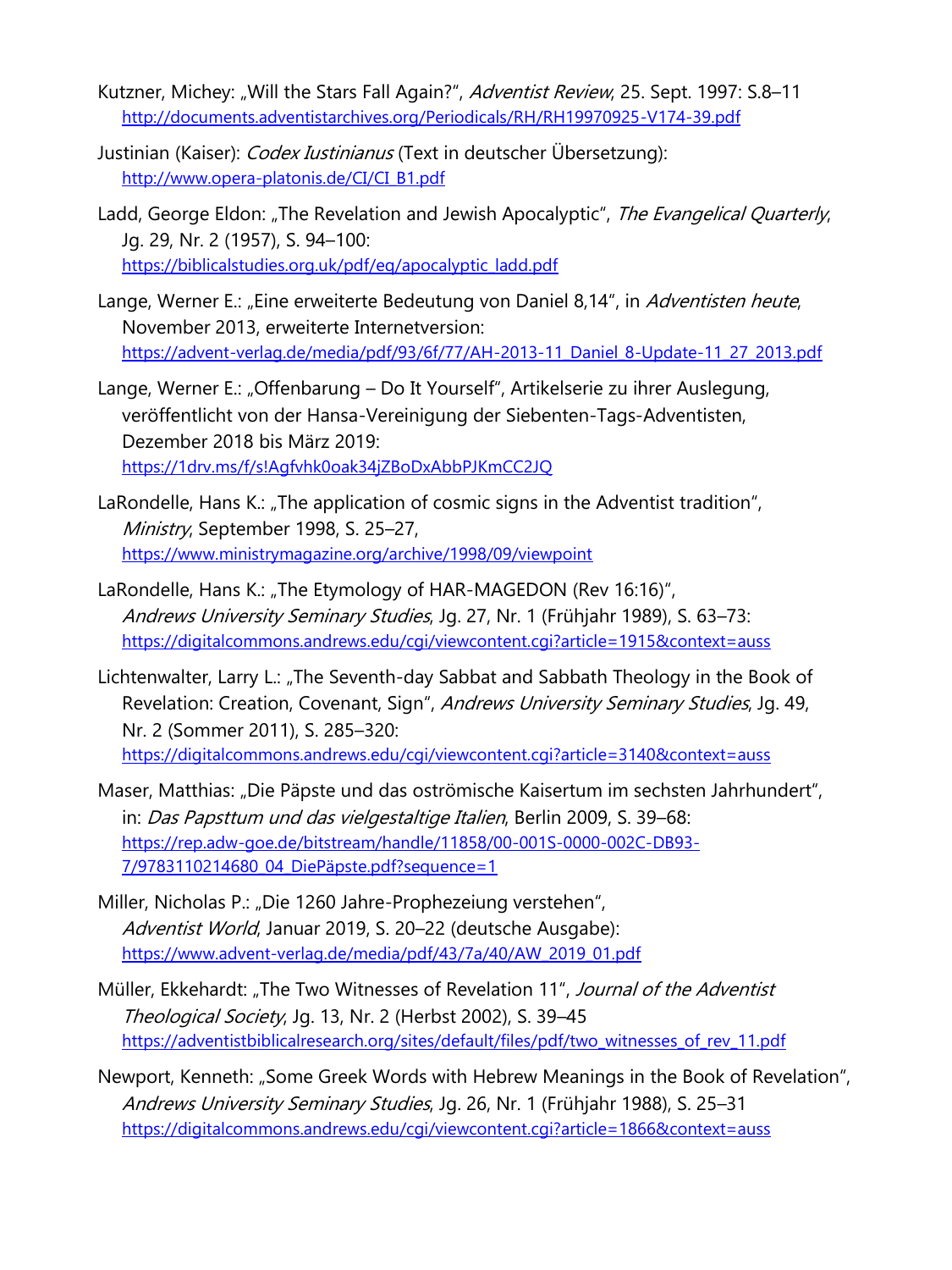- Paulien, Jon: "The End of Historicism? Reflections on the Adventist Approach to Biblical Apocalyptic–Part One", in: *Journal of the Adventist Theological Society*, Jg. 14, Nr. 2 (Herbst 2003), S. 15–43: <http://archive.atsjats.org/13Paulien-Historicism06-1.pdf> Part Two: Jg. 17, Nr. 1 (Frühjahr 2006), S. 180–208\*: <https://digitalcommons.andrews.edu/cgi/viewcontent.cgi?article=1251&context=jats>
- Pöhler, Rolf: "Der literarische Aufbau der Offenbarung des Johannes", Zusatzmaterial zum Studienheft zur Bibel des Advent-Verlags: <https://advent-verlag.de/offenbarung>
- Pöhler, Rolf: "Interpretationsmodelle der Johannesapokalypse", Anhang I des Zusatzmaterials zum Studienheft zur Bibel des Advent-Verlags: <https://advent-verlag.de/offenbarung>
- Read, W. E.: "The Great Controversy", in: *Our Firm Foundation*, Review and Herald, Washington 1953; Bd. 2, S. 237–335 <https://documents.adventistarchives.org/books/off1953-v02.pdf>
- Rodriguez, Angel Manuel: "Issues in the interpretation of the seven trumpets of Revelation", Ministry, January 2012, S. 6-10: <https://www.ministrymagazine.org/archive/2012/01/the-seven-trumpets-of-revelation>
- Shea, William H.: "Chiasm in Theme and by Form in Revelation 18", Andrews University Seminary Studies, Jg. 20, Nr. 3 (Herbst 1982), S. 249–256. <https://digitalcommons.andrews.edu/cgi/viewcontent.cgi?article=1559&context=auss>
- Shea, William H.: "The Covenantal Form of the Letters to the Seven Churches", Andrews University Seminary Studies, Jg. 21, Nr. 1 (Frühjahr 1983), S. 71–84: <https://www.andrews.edu/library/car/cardigital/Periodicals/AUSS/1983-1/1983-1-05.pdf>
- Shea, William H.: "The Location and Significance of Armageddon in Rev 16:16", Andrews University Seminary Studies, Jg. 18, Nr. 2 (Herbst 1980), S. 157–162: <https://digitalcommons.andrews.edu/cgi/viewcontent.cgi?article=1498&context=auss>
- Shea, William H.: "The Prophecy of Daniel 9:24–27", 70 Weeks, Leviticus, Nature of Prophecy, DARCOM-Serie, Bd. 3, Biblical Research Institute, 1986, S. 75–118: [www.nordicwalkingperugia.com/component/k2/itemlist/user/78803.html.](http://www.nordicwalkingperugia.com/component/k2/itemlist/user/78803.html)

Sprengel, Milton E.: "The Dark Day plus 200 Years", Adventist Review, 1. Teil , 22. Mai 1980, S. 5–8: <http://documents.adventistarchives.org/Periodicals/RH/RH19800522-V157-26.pdf> 2. Teil 29. Mai, S. 9–13: <http://documents.adventistarchives.org/Periodicals/RH/RH19800529-V157-27.pdf> 3. Teil 6. Juni, S. 11–14: <http://documents.adventistarchives.org/Periodicals/RH/RH19800605-V157-28.pdf>

Strand, Kenneth A.: "An Overlooked Old Testament Background to Revelation 11:1", Andrews University Seminary Studies, Jg. 22, Nr. 3 (Herbst 1984), S. 317-325: <https://digitalcommons.andrews.edu/cgi/viewcontent.cgi?article=1707&context=auss>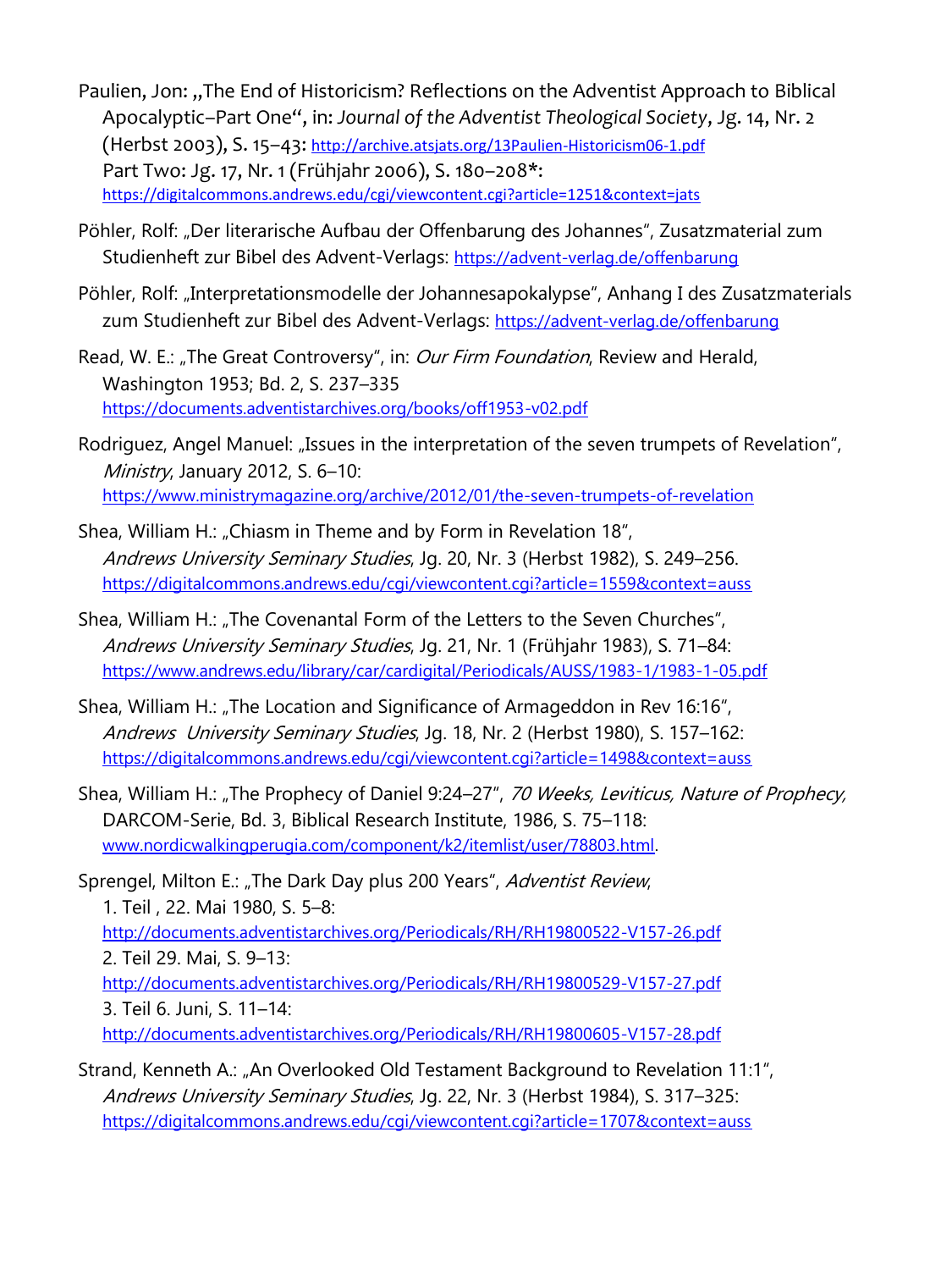- Strand, Kenneth A.: "Overcomer': A Study in the Macrodynamic of Theme Development in the Book of Revelation", Andrews University Seminary Studies, Jg. 28, Nr. 3 (Herbst 1990), S. 237–54: <https://digitalcommons.andrews.edu/cgi/viewcontent.cgi?article=1950&context=auss>
- Strand, Kenneth A.: "The ,Spotlight on Last-day Events' Sections in the Book of Revelation", Andrews University Seminary Studies, Jg. 27, Nr. 3 (Herbst 1989), S. 201–21: <https://digitalcommons.andrews.edu/cgi/viewcontent.cgi?article=1890&context=auss>
- Strand, Kenneth A.: "The Two Olive Trees of Zechariah 4 and Revelation 11", Andrews Universlty Seminary Studies, Jg. 20, Nr. 3 (Herbst 1982), S. 257–261: <https://digitalcommons.andrews.edu/cgi/viewcontent.cgi?article=1572&context=auss>
- Strand, Kenneth A.: "The Two Witnesses of Rev 11:3-12", Andrews University Seminary Studies, Jg. 19, Nr. 2 (Sommer 1981), S. 131–135 <https://digitalcommons.andrews.edu/cgi/viewcontent.cgi?article=1526&context=auss>
- Strand, Kenneth A.: "Two Aspects of Babylon's Judgment Portrayed in Revelation 18", Andrews University Seminary Studies, Jq. 20, Nr. 1 (Frühjahr 1982), S. 53-58. <https://digitalcommons.andrews.edu/cgi/viewcontent.cgi?article=1553&context=auss>

Tonstad**,** Sigve: Serie zu den Sabbatschullektionen über die Offenbarung in *Spectrum*.''

[Revelation: For Re-Readers Only,](https://spectrummagazine.org/sabbath-school/2019/revelation-re-readers-only) 5. Januar 2019

[Apokalypsis,](https://spectrummagazine.org/sabbath-school/2019/apokalypsis) 8. Januar 2019

[Timeout: Revelation and the Crisis of Historicism,](https://spectrummagazine.org/sabbath-school/2019/timeout-revelation-and-crisis-historicism) 18. Januar 2019

[Timeout: Cosmic Conflict vs. Historicism,](https://spectrummagazine.org/sabbath-school/2019/timeout-cosmic-conflict-vs-historicism) 25. Januar 2019

[Timeout: From Daniel to Revelation,](https://spectrummagazine.org/sabbath-school/2019/timeout-daniel-revelation) 1. Februar 2019

[Timeout: Storm Clouds over Historicism,](https://spectrummagazine.org/sabbath-school/2019/timeout-storm-clouds-over-historicism) 7. Februar 2019

[Revelation's Trumpets: The Devil is in the Details](https://spectrummagazine.org/sabbath-school/2019/revelations-trumpets-devil-details), 11. Februar 2019

[Timeout: Disarray and Trivia in the Trumpets,](https://spectrummagazine.org/sabbath-school/2019/timeout-disarray-and-trivia-trumpets) 14. February 2019

[Timeout: "And Its Number is 666,"](https://spectrummagazine.org/sabbath-school/2019/timeout-and-its-number-666) 28. Februar 2019

[God Reacts: The Three Angels' Message](https://spectrummagazine.org/sabbath-school/2019/god-reacts-three-angels-message), 5. März 2019

[Armageddon Retrospect,](https://spectrummagazine.org/sabbath-school/2019/armageddon-retrospect) 12. März 2019

 $\overline{a}$ 

[Timeout: Armageddon Prospect,](https://spectrummagazine.org/sabbath-school/2019/timeout-armageddon-prospect) 15. März 2019

Tonstad, Sigve: "Appraising the Myth of Nero Redivivus in the Interpretation of Revelation", Andrews University Seminary Studies, Jg. 46, Nr. 2 (Sommer 2008); S. 175–99 <https://digitalcommons.andrews.edu/cgi/viewcontent.cgi?article=3016&context=auss>

<sup>†</sup> Die Titel und Links zu allen seinen Artikeln dieser Serie finden sich in seinem letzten Artikel: <https://spectrummagazine.org/sabbath-school/2019/timeout-songs-and-silence>